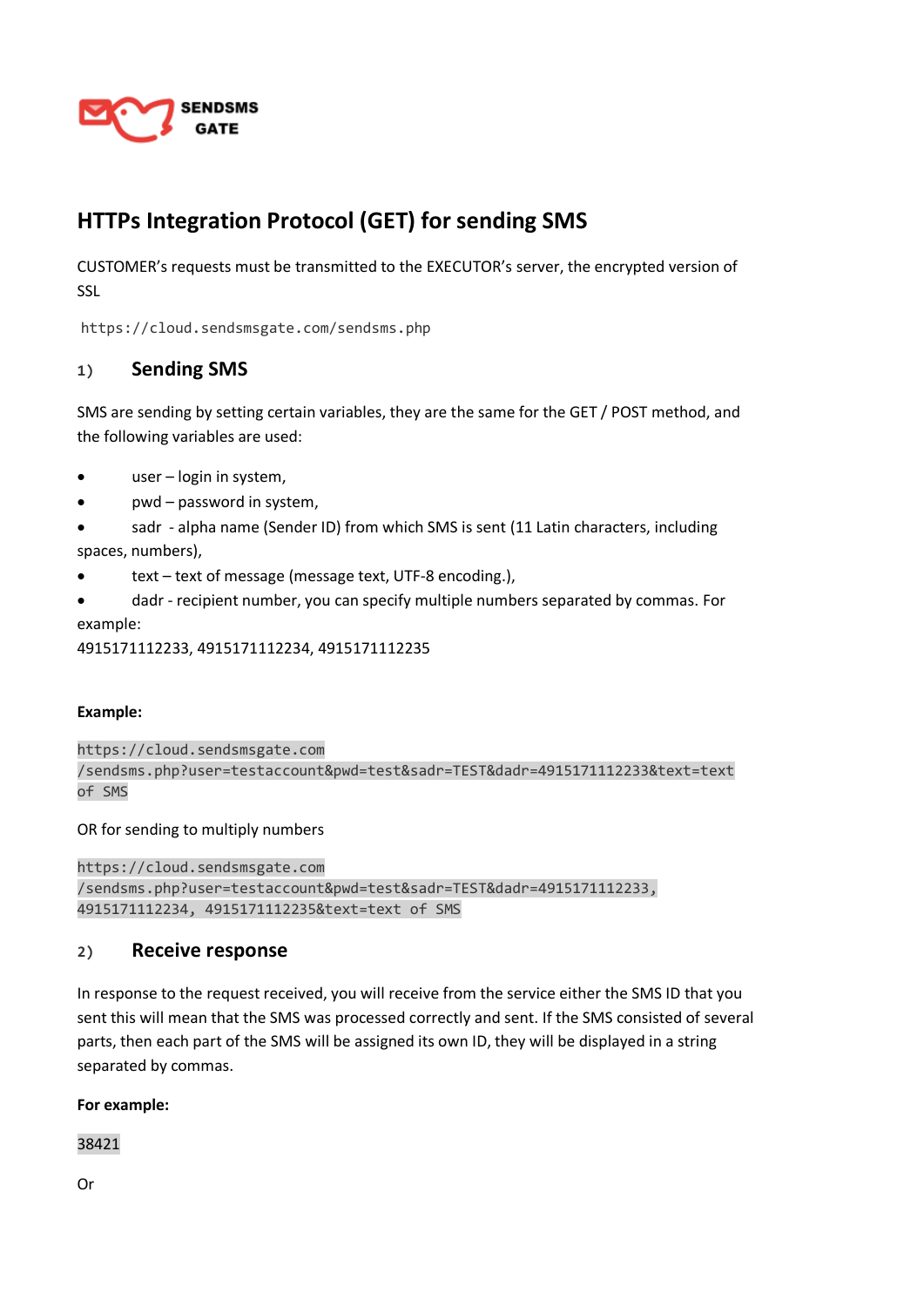

## 38421, 38422, 38425 (for SMS to multilple numbers)

## **3) Getting the status of sent SMS**

You can get SMS statuses using the GET request method at:

https://cloud.sendsmsgate.com /sendsms.php

#### **Example:**

https://cloud.sendsmsgate.com/sendsms.php?user = testaccount&pwd=test& smsid = 38421

Variables:

- user testaccount
- pwd test
- smsid SMS ID (for example 38421)

In response, the following statuses can be received for sent SMS:

- **send** SMS sent,
- **deliver** SMS delivered,
- **not\_deliver** SMS not delivered,
- **expired** SMS has expired.

# **4) Request balance and prices for SMS delivery per countries**

You can get your account balance by GET request at:

https://cloud.sendsmsgate.com/sendsms.php

#### **Example:**

https://cloud.sendsmsgate.com/sendsms.php?user=testaccount&pwd=test&balance=1

### Variables:

- **user** login in system,
- **pwd** password in system ,
- **balance** parameter , determining the balance output (variable 1)

If the request is successful, the service will return the following response as example:

#### 1000 EUR UK:4600,Germany:3700,Netherlands:300,Latvia:7100,Russia:4000